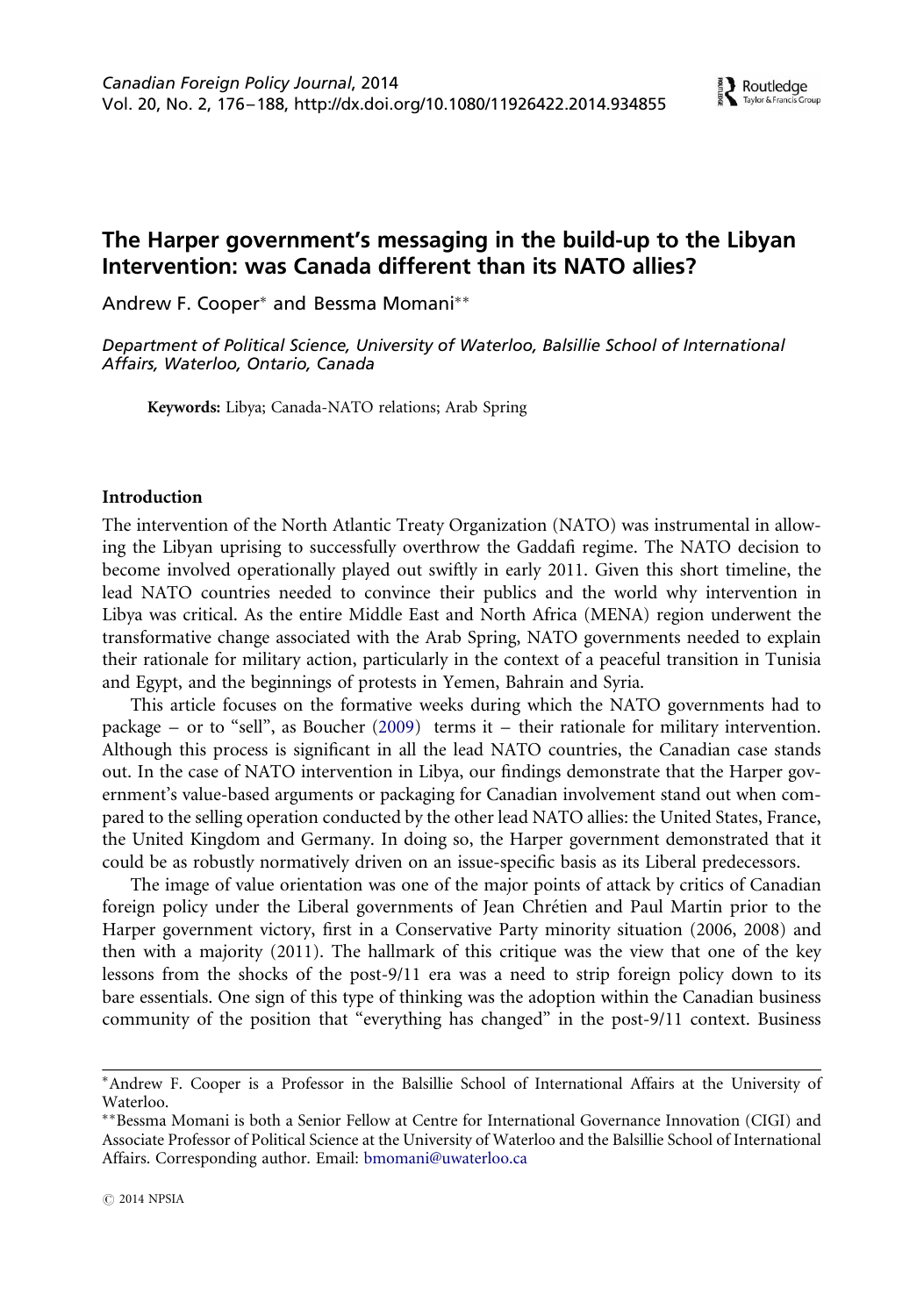groups therefore advocated an approach that prioritized reassuring the United States of a Canadian buy-in with respect to homeland security.

In the global domain, the critique was even more explicit. Former Canadian ambassador to the United States Allan Gotlieb ([2004\)](#page-11-0) decried what he considered the marked shift in Canadian foreign policy towards a romanticism that places values at the top of the agenda, noting that "Canada must adopt a reality-based foreign policy by responding to the imperatives of geography, history and economics". Military historian Jack Granatstein [\(2003](#page-11-0)) argued that Canada should not conflate "its loudly professed values" with its national interest. According to Granatstein, "[m]oral earnestness and the loud preaching of our values... will not suffice to protect us in this new century". Finally, a pivotal figure in the Harper government's transition team, Derek Burney ([2005](#page-10-0)), weighed in that an obsession with values risked a situation in which Canada was "confined more permanently to the periphery as a dilettante, not to be taken seriously".

At odds with this critique, albeit in tandem with the projection of a buildup of Canadian "hard" military capacity, the Harper government sold the argument of participating actively in the NATO intervention in Libya almost exclusively on value-based grounds. To be sure, this is not an approach that extended across the spectrum of sensitive policy areas. From the Canada-China rapprochement to the pursuit of the Trans Pacific Partnership, interests trumped other priorities. Such exceptionalism, however, makes the Libyan case more compelling and offers a key example of values re-entering the foreign policy lexicon of the Harper Conservatives (Boucher [2013](#page-10-0), p. 63).

Our article is not directed at trying to evaluate the pros and cons of this shift. Rather, it emphasizes that there is far more continuity in Canadian foreign policy than might have been expected, with values remaining an embedded component in Canadian foreign policy making under the Harper government. Adam Chapnick goes so far as to argue that in comparison to the previous Liberal governments, "the Conservative government between 2006 and 2011 was equally, if not more, aggressive in its emphasis on values and principles" (2011–2012, p. 151). If the values put forward seem at first glance very different from those highlighted in prior doctrines including the Responsibility to Protect (R2P) – the foreign policy paradigm of Lloyd Axworthy – the norms, values and principles espoused by the Harper government in its approach to Libya represent a striking illustration of a normative shift in Canadian foreign policy.

#### Canadian foreign policy in the Harper era

Canadian foreign policy under Prime Minister Stephen Harper has been primarily characterized as a highly constrained, cautious and less-than-ambitious approach to international affairs. For some critics, this has been perceived as Canada punching below its weight, conducting international affairs through a prism that merely follows the American lead, with the policies of Harper, moreover, being in train with a more historical decline in Canada's position on the world stage (Heinbecker 2010). Criticisms of Canada's current foreign policy have also been more nuanced. Boucher ([2013,](#page-10-0) p. 54), for instance, argues that the Harper government still embraces internationalism – but that internationalism is different under the Harper government due to practices that emphasize national interests and domestic priorities.

This orientation to foreign policy has been most pronounced in the post-2011 period, driven by the elevation of the Canadian economic position  $vis-\dot{a}-vis$  its Group of Eight (G8) counterparts as well as by the re-election of the Harper Conservatives to a majority government position in 2011. These factors have not led to a fundamental restructuring of Canadian foreign policy, but they have injected a greater degree of confidence into the Harper government's ability, more so than its predecessors, to conduct a more autonomous, Canadian-made, foreign policy. For Kirton (2012, p. 134), such assertiveness confirms that Canada can conduct a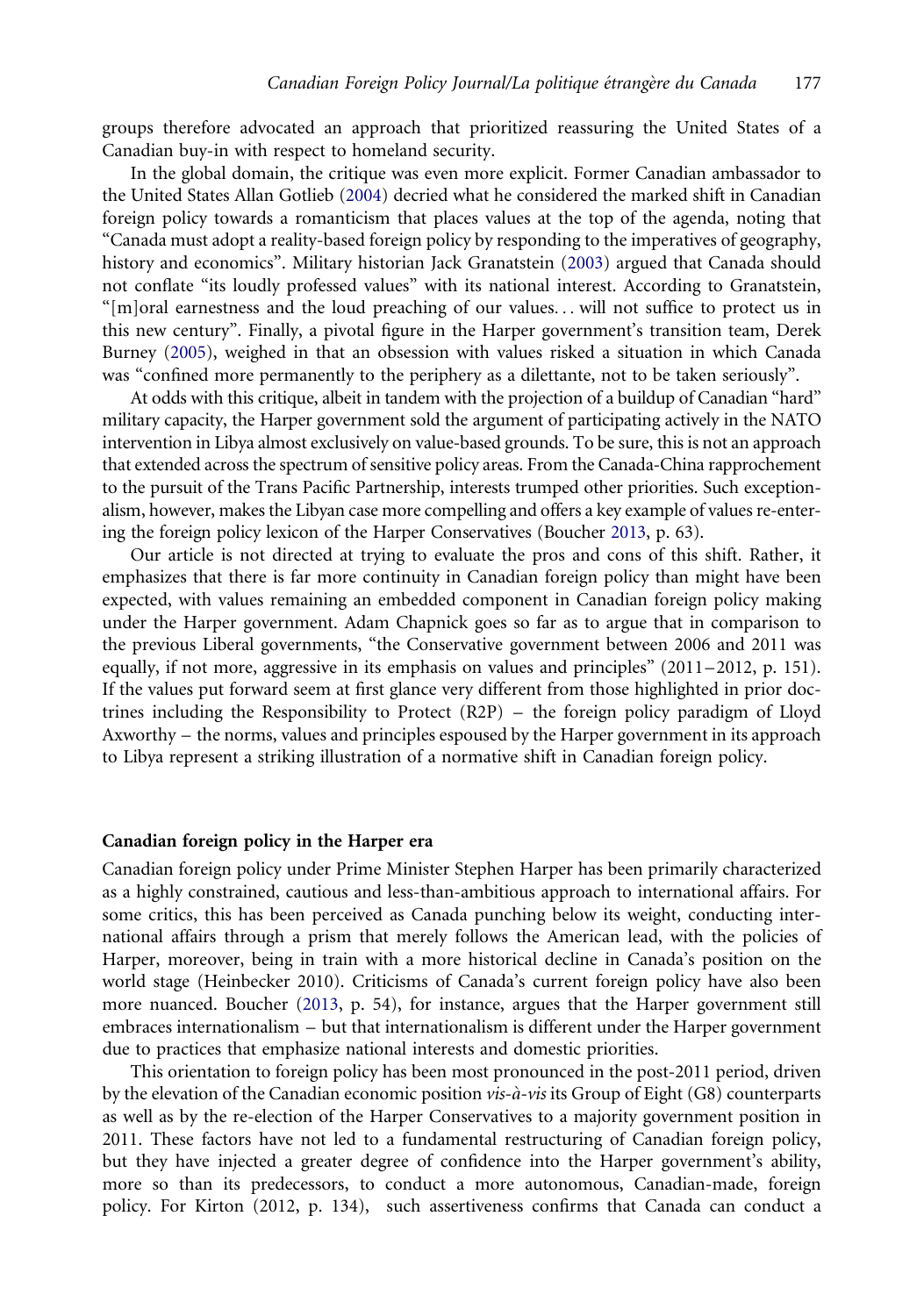foreign policy driven more by "its own governmental and societal choice and less by classic external, relative capability-grounded constraints".

Under this new environment, Canadian foreign policy under Harper is not devoid of its inherent (interest-driven) pragmatism, nor is it characterized by universal multilateral arrangements. Rather, it can be described as "pragmatic plurilateralism", with a different form of "like-mindedness" (Boucher [2013](#page-10-0), p. 60). Pragmatic plurilateralism, as a mode of conducting foreign policy, is consistent with the complexity and uncertainty underpinning international politics in the post 9/11, post-Global Financial Crisis era, and aids in understanding the relatively strengthened position of Canada vis-à-vis its counterparts over this period. At a time of "vulnerable America", as Kirton phrases it, this consolidated approach toward foreign policy has arguably created room for value statements to have a greater impact on the world stage through a greater concentration of effort – consistent with an efficient approach to foreign policy.

In his keynote address at the World Economic Forum in 2010, Prime Minister Harper built on the notion of "enlightened sovereignty". Through this interpretation, enlightened sovereignty refers to the responsibility of countries to be cognizant of their domestic practices and to ensure their consistency with the global good and global norms. Enlightened sovereignty supersedes the realm of economics and finance and is applicable in the arena of politics and security.

Although Harper did not evoke the notion of enlightened sovereignty directly in the context of the Arab Spring, or in Libya in particular, we can see how enlightened sovereignty adds a fine distinction to nuancing the Harper government's international stance. Indeed, enlightened sovereignty acts as a lens into the response and rationale of the Harper governments' normative/value-based approach to Libya, and serves as an important point of analysis for juxtaposing conservative foreign policy making toward the Libyan conflict with Axworthy's human security doctrine/R2P. As Kirton highlights, "[t]he cadence [of Canada's dual military involvement in Afghanistan and Libya] shows devotion to democracy and to the principle of R2P as a muscular military expression of enlightened sovereignty in the twenty-first century" (2012, p. 138).

Enlightened sovereignty evokes sentiments that appear similar to that of the R2P insofar as intervention was justified on the basis of the Gaddafi regime in order to safeguard its citizens. It was, in essence, the aggressiveness of the actions of the Gaddafi regime and their contravention of wider norms of human rights and dignity that enabled the Harper government to structure its foreign policy response along normatively oriented and value-based lines.

Through this lens, the interests vs. values debate in Canadian foreign policy is conflated with the selective privileging of international organizations. The Libyan case highlights, on the one hand, a consolidation of Canadian security interests toward NATO as opposed to the United Nations (Granatstein [2012](#page-11-0)). Through this pragmatic approach, Canada has made a point of channeling concrete efforts into organizations it deems to be more significant rather than those it views as being ineffective. The efforts channeled into the NATO-led mission serve as a key example of this reorientation, particularly after Canada's failed attempt at a temporary seat on the UN Security Council in 2010.

Of course, Canada's actions during the Arab Spring can be linked to a more generic concern with the global spread of democratic values. Canada's normative-oriented approach toward the conflict was in line with the claim of "universal human rights", with the decision to engage in the defense of human rights being employed in a smaller grouping of states, yet sanctioned by the key universal institution: the UN.

In Libya, the Canadian government's values orientation consolidated and became more focused over time – with an emphasis first on human rights and crimes against humanity, then toward transition to democracy for the Libyan people. Initially, the Libyan intervention was justified as a reaction against the atrocities committed by the Gaddafi regime. Putting an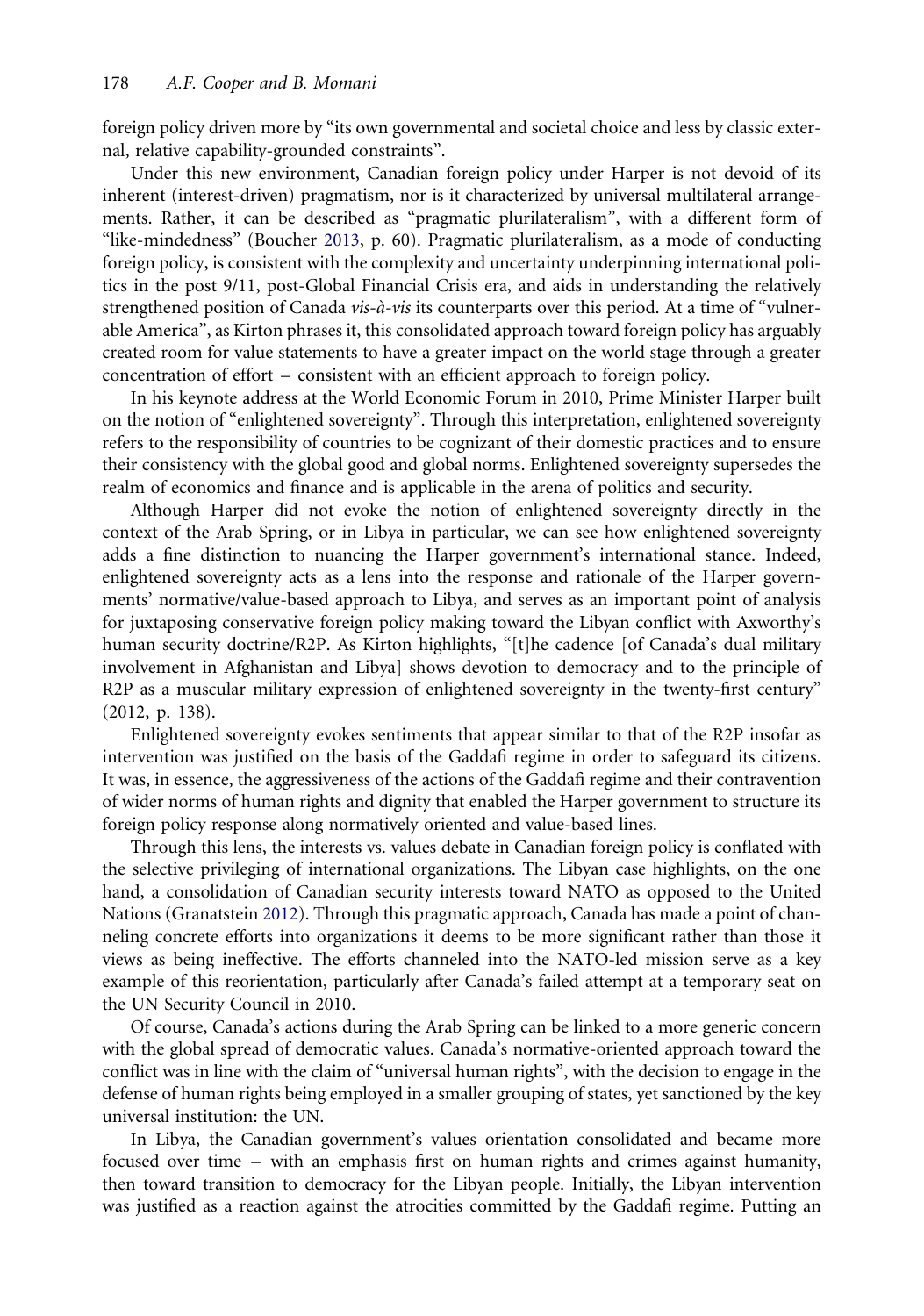end to these atrocities defined the initial part of both the Canadian and the wider international community's rationale for intervention. Canada's post-conflict reconstruction approach comprised support of the Libyan transition toward democracy. These efforts were expressed through Canadian participation via the Libyan Contact Group.

A significant emphasis on the humanitarian imperative for the Libyan intervention reveals the inherent similarities of the Harper government's foreign policy approach with the normative orientation of R2P. The nature of the Libya mission – UN-sanctioned and NATO-led in response to the backlash to the Gaddafi regime's crimes against its citizens – created grounds for an intervention by the international community. One key divergence with R2P was that the NATO-led mission sought not only to protect the security of Libyan citizens, but also to carry out a full-scale elimination of the Gaddafi regime (Boreham [2011\)](#page-10-0). This difference also reflects a key nuance of the Libyan conflict – how NATO played a supporting role by facilitating the rebel advance. Another key divergence is in the Harper government's rationale that R2P represents a set of normatively based and value-laden ideals that do not match the Canadian capacity to fulfill its commitments to these principles. This, for Boucher [\(2013,](#page-10-0) p. 67), illustrates the Conservatives' "responsibility to think clearly about Canadian interests and to not commit to principles that are still developing". Thus, while Rashid [\(2013](#page-12-0), p. 39) notes that "Canadian voices advocating a mediated resolution to the Libya crisis were strikingly absent" – that, in fact, "[s]uch efforts should have been prioritized throughout the NATO intervention by Canada in support of continuous attempts to achieve a political solution to the crisis"  $(p. 46)$  – Canada's decision to intervene militarily in the Libyan crisis must be understood both as a reflection and as the outcome of the Harper government's normative shift towards a value-based foreign policy, one that views key aspects of R2P as incompatible with the current period of Canadian engagement in international affairs. Indeed, even Rashid acknowledges (although rather too strongly) that "the doctrine [of R2P] had been largely secondary in the Conservative government's foreign policy strategy" [\(2013](#page-10-0), p. 47).

# The context of the NATO intervention

After the fall of the Ben Ali Tunisian regime and toppling of the Mubarak Egyptian government in January 2011, the Arab Spring gained momentum across many parts of the Arab world. By late February 2011, conflict between the Libyan regime and protesting civilians had reached a climax as the Libyan leader, Muamar Gaddafi, used jetfighters and tanks to crush civilian populations in the city of Benghazi. Gaddafi denounced the civilians' behavior and threatened to kill uprising Benghazi citizens. International condemnation of Gaddafi's regime ensued: the United Nations Security Council (UNSC) formulated a resolution on 26 February 2011 condemning Gaddafi, the Organization of the Islamic Conference censured the Gaddafi regime on 8 March 2011 and the Peace and Security Council of the African Union issued a critical communiqué on 10 March 2011.

Despite international pressure, the Libyan situation continued to deteriorate. The Arab League called for a no-fly zone on 12 March 2011 and the UNSC followed with its resolution 1973 on 17 March 2011 for a no-fly zone and the protection of civilians. With a UNSC resolution in hand, NATO decided to assist in defending Libyan citizens and in effect support the rebels in their overthrowing of the regime.

To illustrate how NATO members packaged the 2011 intervention in Libya and to distinguish these approaches among NATO members, with a particular focus on Canada, we employ a comparative analysis of statements by key officials in alliance countries in the formative weeks before NATO agreed to militarily intervene in the Libyan crisis. Official government websites of key NATO allies and secondary media mentions are compared. We then focus more specifically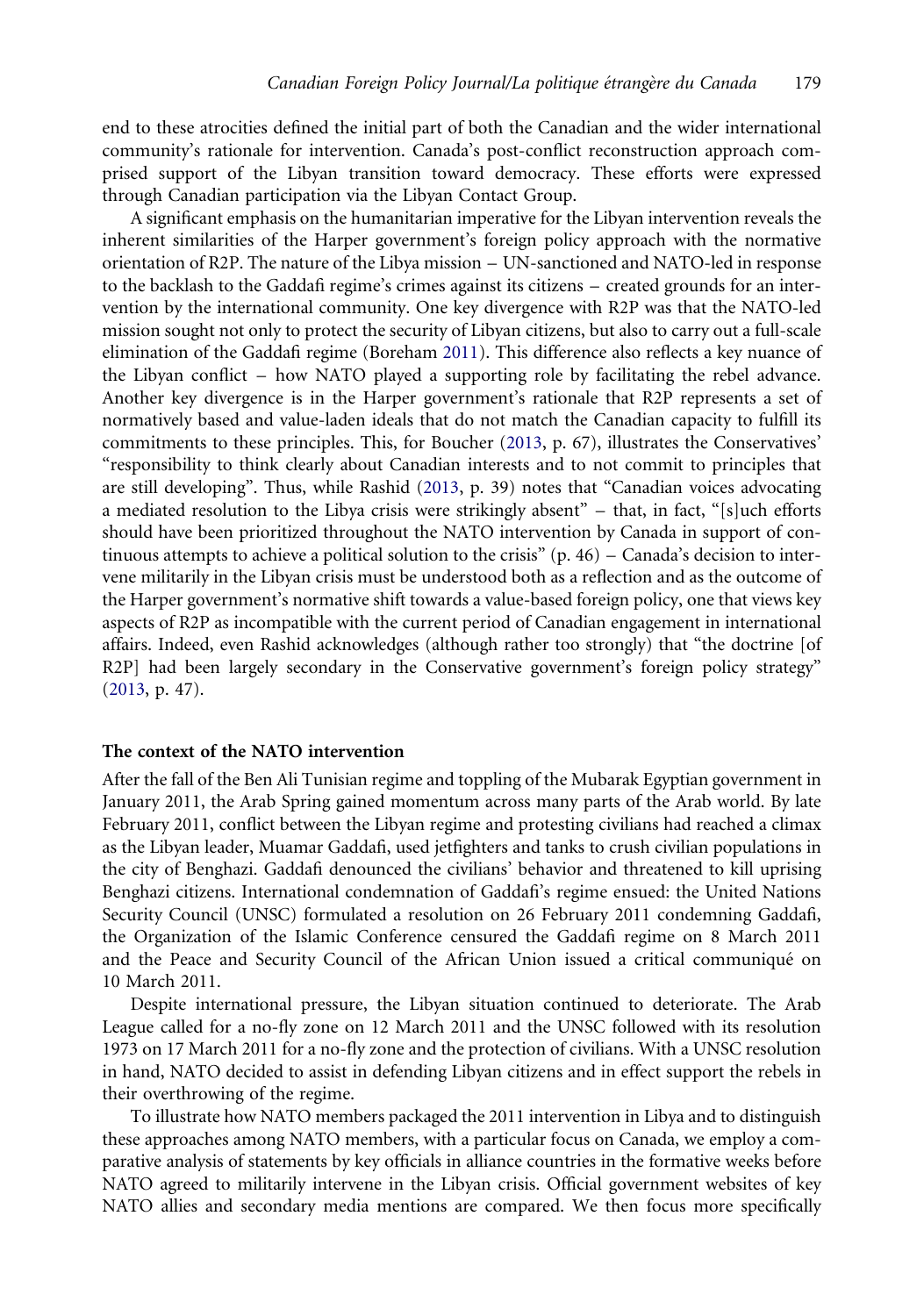on Canadian official statements and reactions with key questions in mind. We find that the Harper government sold the NATO intervention in different terms than did its NATO allies. Unlike the United Kingdom, France and to a lesser extent, Germany, who often referred to international law – not to mention the United States, which often referred to its responsibility to lead – the Harper government often used strong normative language in packaging its rationale for intervention.

The statements of state officials were couched in different terms, and drew on an array of apparent practicalities, as NATO countries offered a diversified rationale for intervention: appeals to international law, self-determination of the Libyan people and protection of democracy and democratic transition. This differentiated approach (albeit with a thin layer of consistency) is perhaps most clearly illustrated by Canadian statements leading to the Libyan crisis.

In reviewing the Canadian position within the context of the reactions of its key NATO allies we can see that the Canadian approach in Libya emulates key characteristics of a shift back to a normative-oriented middle-power approach. This shift is seen particularly through statements designed to assure key allies of Canada's commitment to the NATO-led efforts toward Libya: an approach that balances the United States administration's policy as well as the normative sentiments and highly value-based arguments involved in the invoking of international law by European counterparts.

### Comparing the Canadian reaction to key NATO allies

In the eastern city of Benghazi, approximately 800 people gathered outside of a police station to protest against the arrest of a well-known activist. The police crackdown that ensued led to serious injuries of protestors and calls from activists in neighboring cities to go out into the streets and call for the end of the regime. On 17 February, the so-called "Day of Revolt", opposition forces called on supporters to protest the government. Using snipers and helicopters, the Libyan police clashed with protestors, leading to the deaths of at least 15 people in Benghazi and a number of others across the country. This motivated thousands to spill out into the streets of Benghazi the following day to protest the killings. Overwhelmed by the protestors, Libyan police and military withdrew from parts of the city. In an attempt to thwart their success, Libyan security services and the military fired on protestors, killing up to 100 people.

Canada responded quickly in response to these escalating attacks on civilians by the Gaddafi regime. On 19 February 2011, the Minister of Foreign Affairs, Lawrence Cannon, called on the Libyan government to exercise restraint and to immediately cease its attacks on peaceful demonstrators. He also reiterated the importance of the right to exercise freedom of association and freedom of assembly, and called on the Libyan government to engage in peaceful, open dialogue to answer the legitimate concerns of civil society. Cannon noted, "Canada is ... deeply concerned about reports of extremely violent attacks on and arrests of peaceful protesters. We regret the loss of life in Libya and call on all parties to refrain from violence" (Cannon [2011a](#page-11-0)). Canada's response to the first day of serious clashes between protestors and the Libyan government and police was first of its kind among the NATO allies surveyed.

The following day, 20 February, protests in Benghazi escalated again, with thousands demonstrating against the Libyan regime. With the killing of nearly 300 people that day in Benghazi, international and Arab media focussed on the evolving crisis throughout the country. In an unapologetic speech to Arab media, Muamar Gaddafi's son, Saif al-Islam, who was once touted as a democratic advocate for his country, lambasted the protestors as foreign agents and vilified the revolution as a foreign conspiracy to topple the government. That night, thousands of protestors clashed with regime troops in Tripoli; nearly 700 people were killed, while other clashes were reported in cities across the country.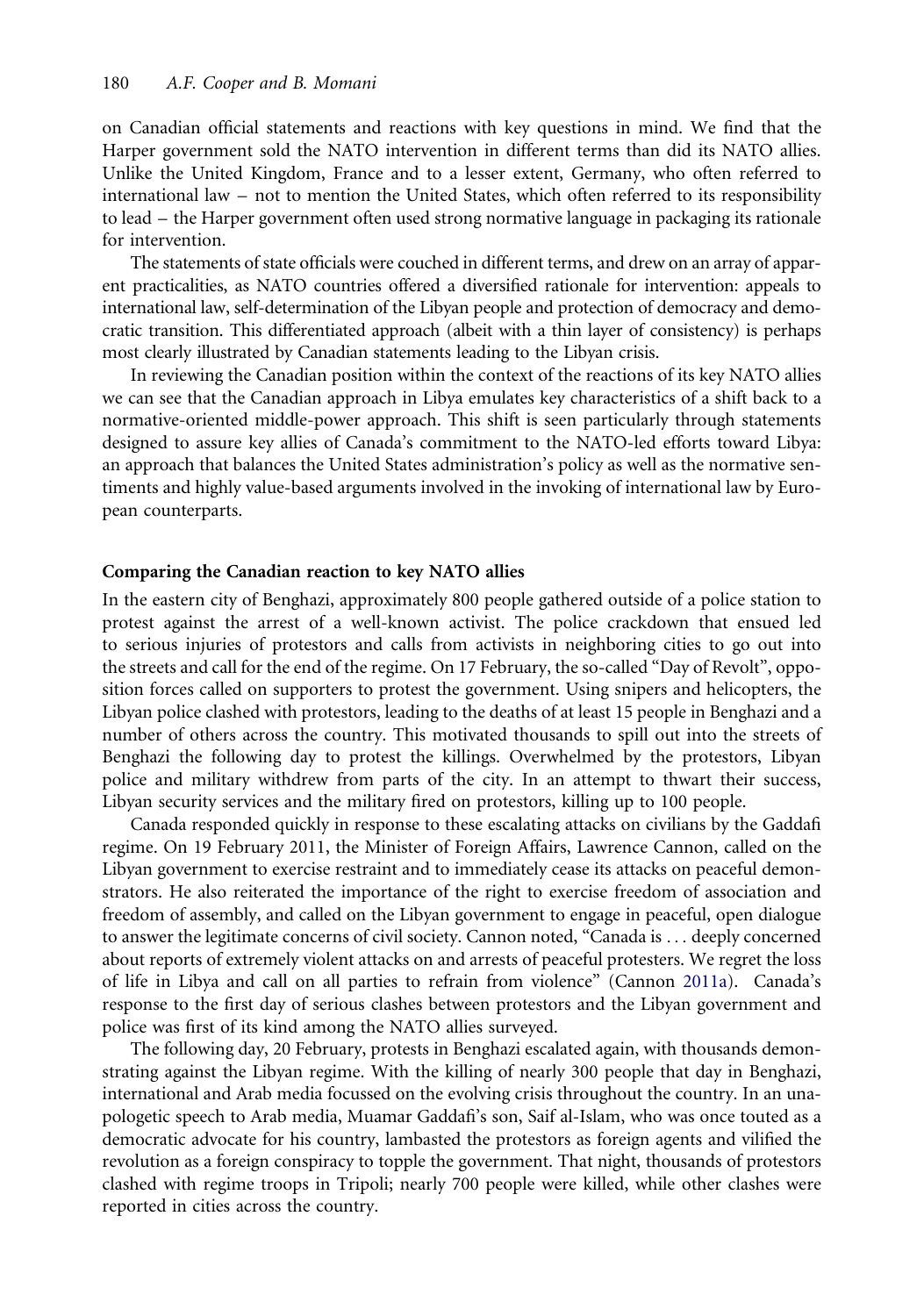On 21 February, Cannon issued a statement in response to the reported violence, warning against non-essential travel to Libya for all Canadians. Although much of this statement emphasized evacuation measures, Cannon [\(2011b\)](#page-11-0) also made the following remark:

Canada strongly condemns the violent crackdowns on innocent protesters that have resulted in many injured and killed. We call on the Libyan security forces to respect the human rights of demonstrators and uphold their commitment to freedom of speech and the right to assembly. The Libyan authorities must show restraint and stop the use of lethal force against protesters.

That same day in Wakefield, Quebec, Cannon stated, "We support the rule of law; we support freedom ... . We also put forward our considerations in terms of promoting democracy" (quoted in CBC [n.d.](#page-11-0)). As foreign minister, Cannon had made the first public references among NATO powers to a desired end game. These references to "freedom" and "democracy" were reinforced by Prime Minister Stephen Harper's sharper tone in a Vancouver meeting with the press: "We find the actions of the government firing upon its own citizens to be outrageous and unacceptable ... . We call on the government to cease these actions immediately" (quoted in CBC [n.d.](#page-11-0)).

The only other NATO member leader to publicly comment on the events of 20 February was French President Nicolas Sarkozy, who on 21 February made a statement condemning the use of force against the Libyan people. While he expressed his condolences to the families of the deceased, he stressed the universality of human rights, especially to those wanting to exercise their fundamental right to expression and assembly: "The continuing brutal and bloody crackdown against Libyan civilians is horrifying. France and the French people are following these events with shock and compassion. Such use of force against one's own people is contemptible" (Sarkozy [2011\)](#page-12-0). Despite international criticism, the violence escalated in Libya with daily protests, killings, and official resignations of Libyan ambassadors to a number of countries.

In response to nationwide protests, Muammar Gaddafi made his first public statement on 22 February to the state controlled press. The verbose speech denied that the way out of the impasse was for him to resign, as had occurred in neighboring Egypt under Hosni Mubarak on 11 February. Gaddafi threatened that protestors and their supporters would be punished by death, adding that it was people's civilian duty to kill these so-called foreign terrorists. The ensuing onslaught of the police and armed forces had, according to Human Rights Watch, resulted in the death of at least 233 people that evening. Lawrence Cannon followed up on 22 February 2011, stating that "[t]he government of Canada vigorously condemns all use of force against innocent protesters ... the outrageous abuse of power by security forces must stop" (quoted in Galloway [n.d](#page-11-0)).

For the next few days, Benghazi rebels assumed de facto autonomy and masses gathered in the city center to celebrate their liberated city, even as the Libyan military began to clash with rebel forces in the cities of Misrata and Zawiya, and calls for suspension of Libya from the UN Human Rights Council mounted in European capitals.

On 24 February, Prime Minster Stephen Harper spoke in depth with United Kingdom Prime Minster David Cameron about the situation in Libya. The two world leaders raised concerns regarding the "grave and disturbing situation unfolding in Libya" and the "deeply disturbing actions of the Gaddafi regime in suppressing and attacking its own citizens." (Government of Canada, Prime Minister's Office [2011\)](#page-11-0). They vowed to stay in touch in order to form a diplomatic response to the atrocities. That same day, President Sarkozy made a brief speech to the Council of Ministers regarding the violent crackdown in Libya. He reiterated his stance on open dialogue and the use of restraint, but spent a considerable amount of time asking the European Union to impose sanctions on Libya. Although he strongly encouraged cutting all economic ties with Libya until the matter was resolved, he asked his advisor, Francois Fillon, to propose to France's European partners that France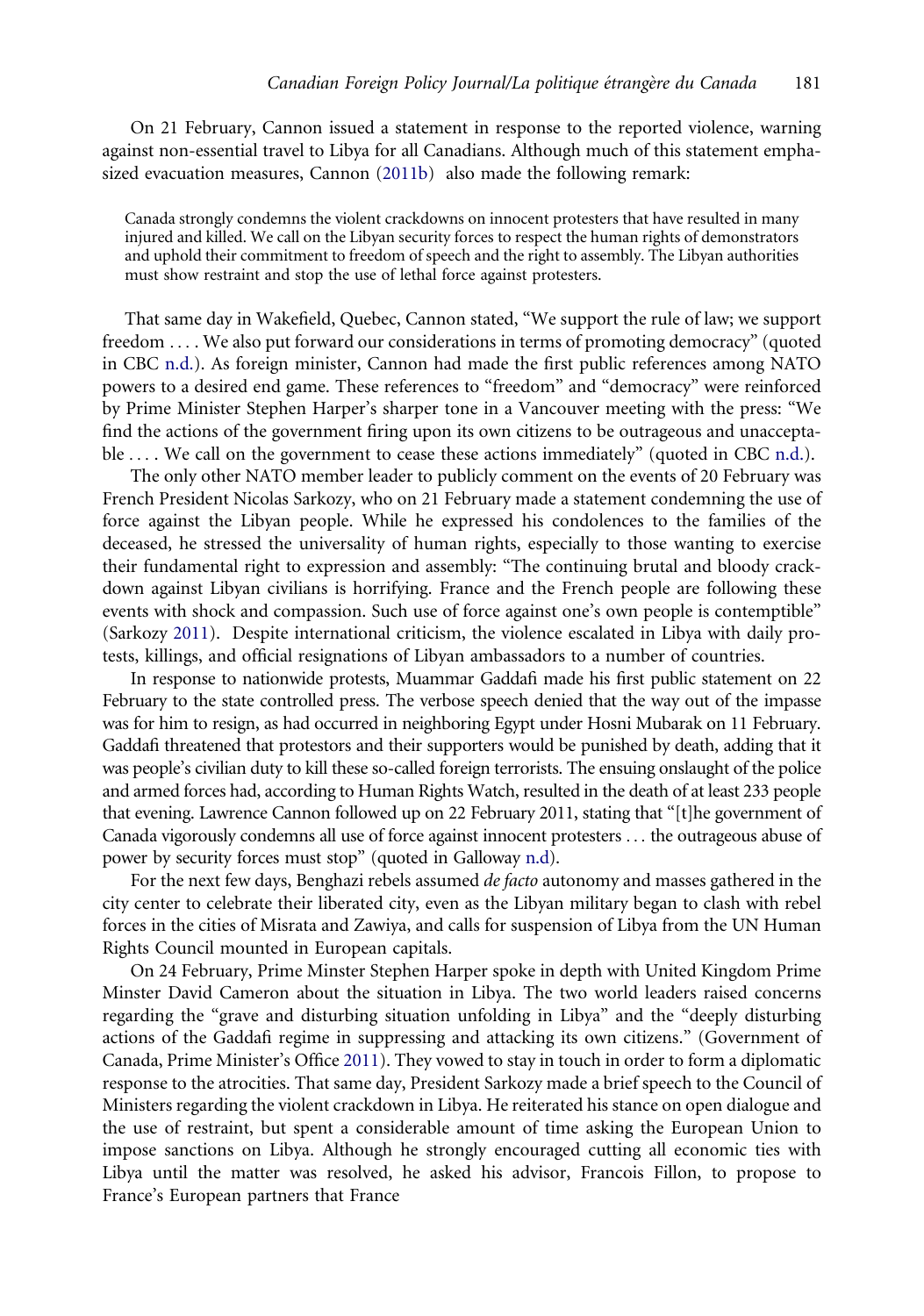[s]wiftly adopt concrete sanctions to ensure that all those involved in the ongoing violence are aware they must accept the consequences of their actions. These measures relate, among other things, to the possibility of bringing them to justice, prohibiting access to EU [European Union] territory and monitoring financial transactions (Presidency of the Republic [2011](#page-12-0)).

Fillon issued a communiqué on 25 February calling for a meeting between the European Human Rights Commission and its members. He expressed his deep concerns regarding the level of lethal force employed by Gaddafi and emphasized that those responsible for such attacks be held accountable, as these actions constituted crimes against humanity. The communique´ also put forth a resolution to suspend Libya from the United Nations Human Rights Council (Government of Canada, Foreign Affairs, Trade and Development Canada [2011\)](#page-11-0), and marked the beginnings of international criticism of Gaddafi among the NATO capitals.

From Washington, DC, United States President Barack Obama issued a statement that same day regarding the Libyan crisis. Calling for immediate restraint, President Obama stated that the lethal use of force against the civilians violates "international norms and every standard of human decency" and urged the international community to respond immediately (Office of the Press Secretary, The White House [2011a\)](#page-12-0). On 25 February, Obama signed an executive order that proposed sanctions on Libya. In the order, he determined that

the actions of Colonel Muammar Gaddafi, his government, and close associates, including extreme measures against the people of Libya, constitute an unusual and extraordinary threat to the national security and foreign policy of the United States. The order declares a national emergency to deal with this threat. (Office of the Press Secretary, The White House [2011b](#page-12-0))

President Obama also made it clear that the United States would work closely with the international community to protect Libyan civilians. He reiterated his stance on the proposed sanctions and stated that:

The Libyan government's continued violation of human rights, brutalization of its people, and outrageous threats have rightly drawn the strong and broad condemnation of the international community. By any measure, Muammar Gaddafi's government has violated international norms and common decency and must be held accountable. These sanctions therefore target the Qaddafi government, while protecting the assets that belong to the people of Libya. (Office of the Press Secretary, The White House [2011c](#page-12-0))

In his statements, Obama indicated that he perceived the situation in Libya as a gross violation of international norms. As he called for immediate use of restraint, he repeatedly asserted that the solution to Libya was a firm international response. In a statement also issued on that date, Secretary of State Hillary Rodham Clinton said the United States would work with others to provide humanitarian assistance to Libyans in need:

We will continue to look at the full range of options to hold the Libyan government accountable and support the Libyan people ... . Muamar Gaddafi has lost the confidence of his people and he should go without further bloodshed and violence. (quoted in Lynch [2011\)](#page-12-0)

Clinton elaborated: "We want him to leave and we want him to end his regime and call off the mercenaries and those troops that remain loyal to him" (Bureau of Public Affairs, Department of State [2011\)](#page-10-0).

German Federal Minister Guido Westerwelle issued two distinct statements addressing the killings in Libya. The first had a humanitarian tone as the Minister stated that the Federal Foreign Office had made available  $\epsilon$ 166,000 to the International Committee of the Red Cross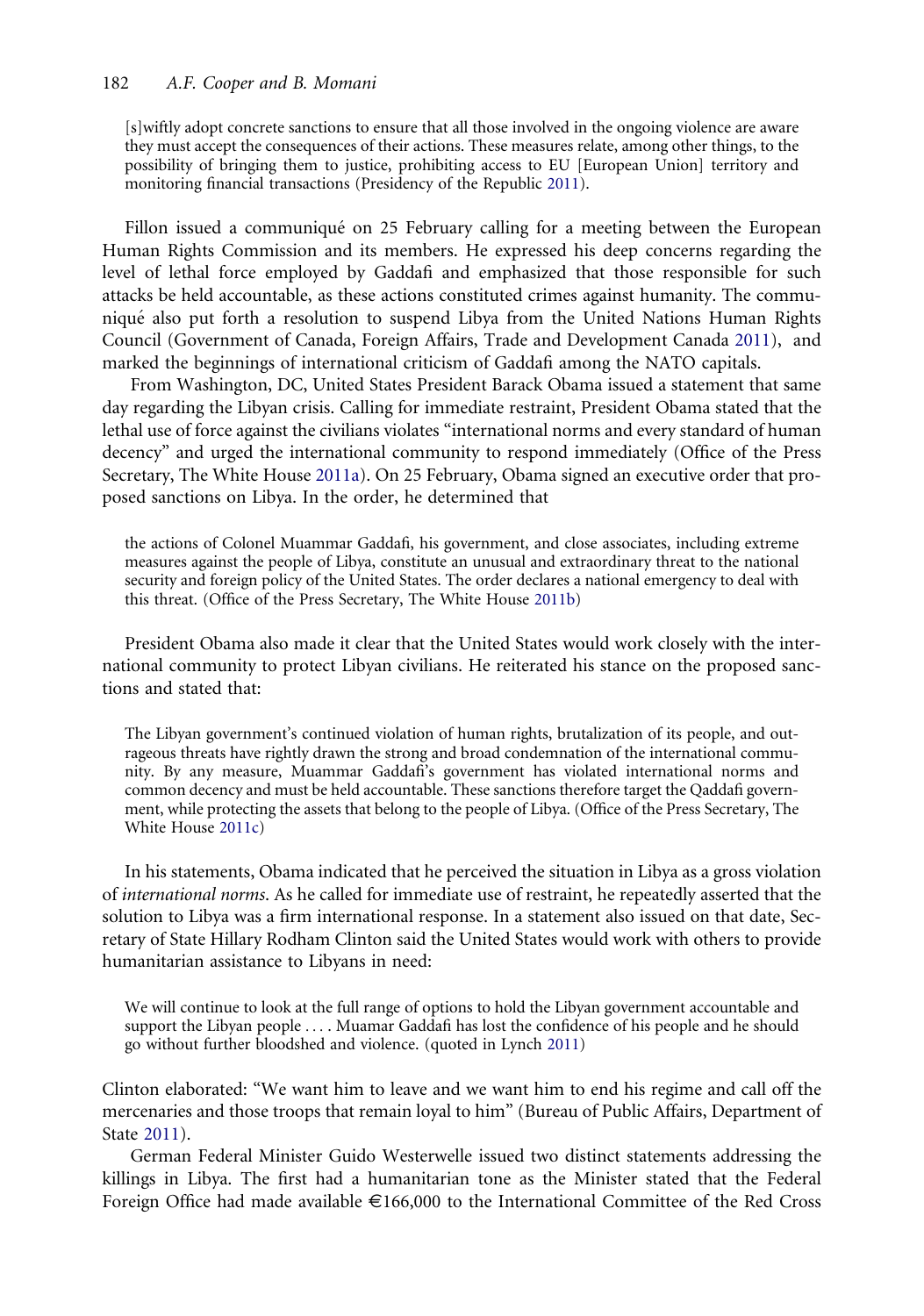(ICRC). Two days later, Westerwelle issued another statement that contained heavy undertones of Gaddafi being in gross violation of international law, and his imminent referral to the International Criminal Court.

On 25 February, France's Representative to the United Nations, Gerard Araud, praised the cooperation of the European community in dealing with the situation in Libya. Although his remarks underlined the importance of the United Nations Human Rights Commission's suspension of Libya, Araud also urged the United Nations General Assembly to follow suit. Asked about the possibility of referral to the International Criminal Court, Araud recognized the difficulties of referral of a member that is not a signatory to the Rome statute but also declared that France will do what it can to push the referral through. Araud concluded by stating, quite explicitly, that military intervention in Libya was not an option (Embassy of France [2011](#page-11-0)).

The United Kingdom also issued a statement on 25 February regarding humanitarian relief efforts, indicating that its Federal Foreign Office had made  $\epsilon$ 166,000 available to the ICRC in conjunction with the Libyan Red Crescent. According to the statement, these "funds will be used to finance medical supplies and equipment, as well as the deployment of ICRC emergency teams in Libya" (Federal Foreign Office [2011](#page-11-0)). At a UN Human Rights Council Special Session for Libya, United Kingdom Representative to the United Nations Peter Gooderham condemned the atrocities committed by the Gaddafi regime:

The use of military force against civilians and the attacks on funeral processions have caused deep anger throughout the country and across the world. We are also deeply disturbed by reports of Libyan planes being ordered to bomb their own people and by Gaddafi's public threats of violence in order to hold on to power. (Foreign and Commonwealth Office [2011](#page-11-0))

Gooderham applauded the measures taken by the United Nations to address the issue in Libya and stated that the United Kingdom would join the High Commissionaire in calling for an international inquiry into the violence (Foreign and Commonwealth Office [2011](#page-11-0)). He further maintained that "the United Kingdom will do everything [it] can to make sure those responsible in the Libyan regime are held accountable for their actions", as they violated international human rights principles. In his closing remarks, Gooderham encouraged the members of the Council to support the resolution as the situation in Libya needed a firm and swift response from the international community (Gov.UK, [2011\)](#page-10-0).

Canada supported international efforts to isolate Libya from the UN Human Rights Council. According to Foreign Affairs Minister Lawrence Cannon, "[i]t would be an affront to the courageous people of Libya for the Qadhafi [sic] regime to continue to have a voice on the Human Rights Council" (Cannon [2011a](#page-11-0)). He added that

Canada unequivocally supports the demands of the Libyan people for freedom, democracy, human rights and the rule of law. We continue to call on the Libyan authorities to protect their own people, to stop the violence against peaceful demonstrators and to respect the rights to freedom of expression and assembly. (Cannon [2011b\)](#page-11-0)

Germany, on the other hand, was slower to react to events in Libya. It was not until 27 February that Westerwelle praised the UNSC's unanimous decision to impose comprehensive sanctions on Libya. These included an asset freeze, an arms embargo and the referral of severe civilian repression by Gaddafi to the International Criminal Court. Westerwelle maintained that "[t]he referral to the International Criminal Court shows that anyone who commits crimes against his own people will personally be called to account" (Westerwelle [2011a](#page-12-0)). Twenty-four hours later, he issued a similar statement praising European Union sanctions that included a weapons embargo and a travel ban for the Gaddafi family (Westerwelle [2011b\)](#page-12-0).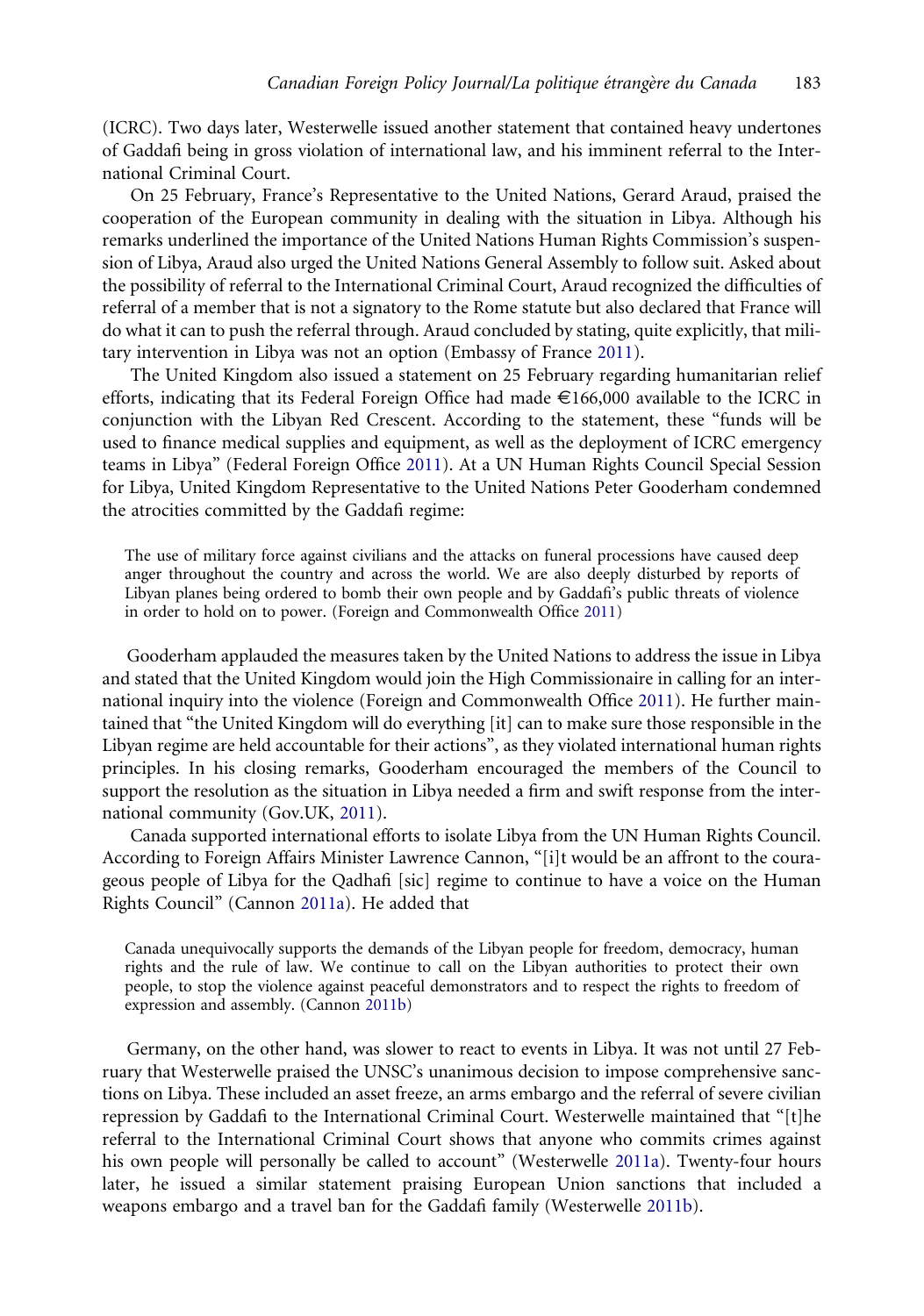Yet, despite international criticism and Libya's suspension from the UN Human Rights Council, Gaddafi continued to blame al-Qaeda and foreign-backed terrorists for the ongoing protests. With relative autonomy in Benghazi, the Libyan opposition movement, the National Transitional Council (NTC), led by former justice minister Mustafa Abudl Jalil, was formed on 27 February. The NTC was joined by various political and diplomatic defections. In the first week of March, Libyan forces continued to battle with rebels in Zawiya, Misrata, Gharyan, Zliten, Ajdabiya Ghadames, Brega and Ra's Lanuf. The NTC, meanwhile, called for the UN to impose a no-fly zone. A number of governments, including the French and some Arab League countries, supported the no-fly zone idea, but the United States and others backed away from the idea.

Rebels and government forces continued to clash in a number of Libyan cities in the ensuing weeks. Meanwhile, military defections increased throughout the country. During these first weeks of March 2011, NATO watched as rebels appeared to be faltering on the battlefield.

The international community subsequently began to coordinate a UNSC resolution to impose a no-fly zone that included a clause to protect civilians at any cost. The French – and to a lesser extent the British – took on the challenge of coordinating UNSC support for the resolution. French Foreign Minister Alain Juppe lamented the slow process of convincing the United States and others to support the proposed UN resolution. He reflected, "[i]t often happens in our recent history that the weakness of democracies gives dictators free rein", but added, "[i]t's not too late to break with this rule" (quoted in Erlanger [2011\)](#page-11-0).

President Obama used tough words on 3 March 2011 to induce change:

The violence must stop. Muamar Gaddafi has lost legitimacy to lead, and he must leave. Those who perpetrate violence against the Libyan people will be held accountable. There is a danger of stalemate that over time could be bloody. And that is something that we're obviously considering. So what I want to make sure of is that the United States has full capacity to act potentially rapidly if the situation deteriorated in such a way that you had a humanitarian crisis on our hands or a situation in which civilians were – defenseless civilians were finding themselves trapped and in grave danger. (quoted in PBS Staff [2011\)](#page-10-0).

#### Prime Minister Cameron similarly added:

I think it is the moment for Europe to understand we should show real ambition about recognising that what's happening in north Africa is a democratic awakening and we should be encouraging these countries down a democratic path ... . It's a moment for Europe to say what we've done in the past hasn't always worked. Now we should be reaching out to these countries, offering them a new partnership, opening up our markets and welcoming their approach of greater democracy, greater freedom, greater human rights. This is a potentially good moment for our world and we should grab it and seize it and try and shape it. (quoted in Watt [2011](#page-12-0))

The UNSC approved Resolution 1973 on 17 March 2011. French Foreign Minister Alain Juppe, introducing the UNSC resolution on 18 March, said: "In Libya, for a number of weeks the people's will has been shot down ... by Colonel Gaddafi who is attacking his own people. We cannot let these warmongers do this, we cannot abandon civilians ... [w]e should not arrive too late" (quoted in BBC Staff [2011\)](#page-10-0). President Sarkozy strongly supported the rebels: "We will oppose any aggression by Col. Gaddafi against the population of Benghazi. Already our planes are stopping attacks on the town. As of now other French planes are ready to intervene against tanks and armored vehicles threatening unarmed civilians" (quoted in Willsher [2011\)](#page-12-0). He noted the duty of countries to help those wanting to "liberate themselves from servitude", adding that "Libyans wanting nothing else but the right to decide their own future find themselves in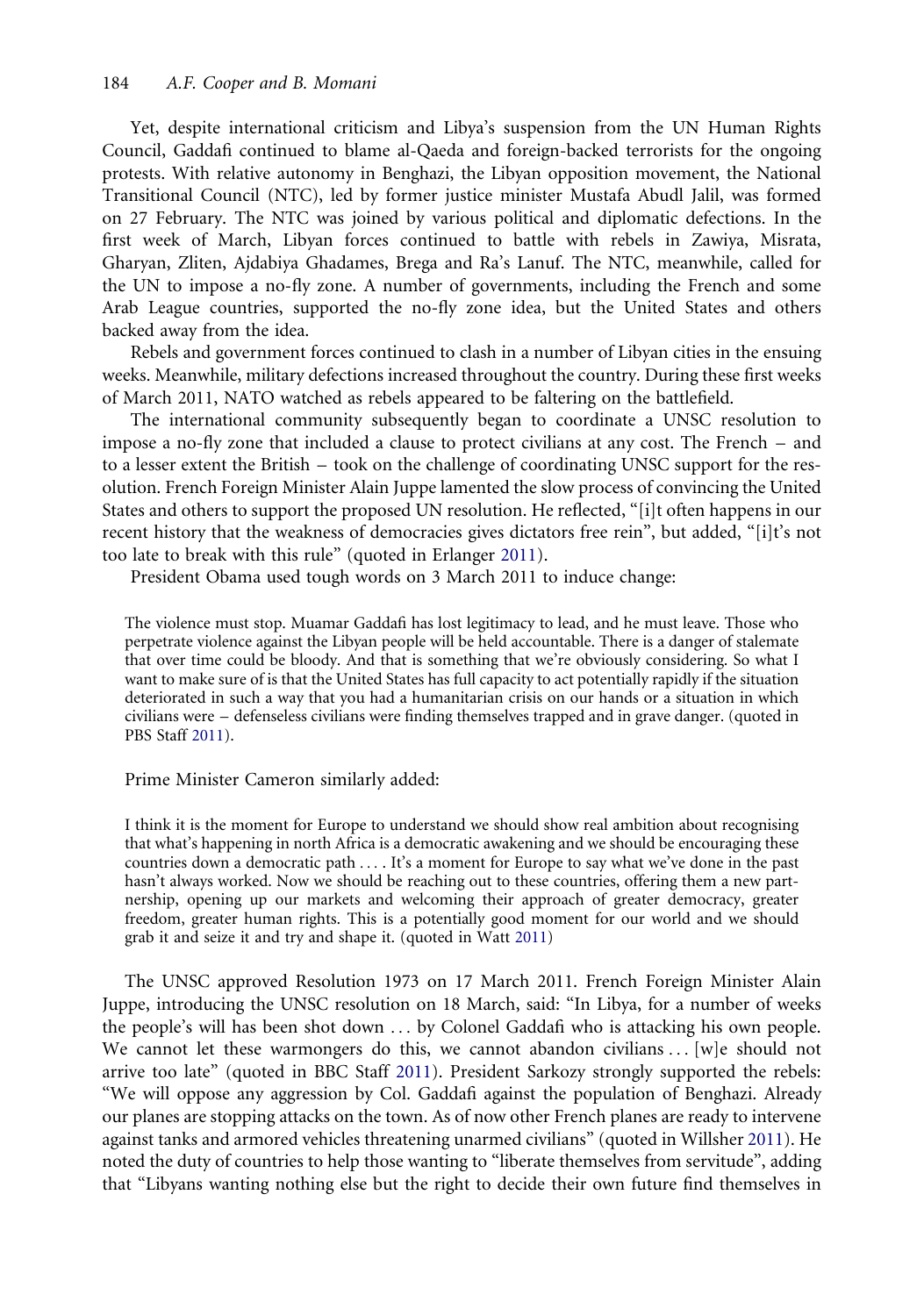danger of death. We have a duty to respond to their anguished call" (quoted in Willsher [2011\)](#page-12-0). Finally, Sarkozy noted that:

Today we are intervening in Libya under the UN mandate with our partners and notably our Arab partners. We are doing it to protect the civilian population from the murderous madness of a regime that in killing its own people has lost all legitimacy. (quoted in Macdonald [2011\)](#page-12-0)

British government officials' reaction to the Gaddafi bombings of civilians and to the justification of UNSC 1973 also made strong references to the resolution's international underpinnings. Prime Minister Cameron noted that UNSC 1973 "does not provide legal authority for action to bring about Gaddafi's removal from power by military means ... it is for the Libyan people to determine their government and their destiny" (quoted in Mulholland [2011](#page-12-0)). He added,

Gaddafi has had every conceivable opportunity to stop massacring his own people and the time for red lines, threats, last chances is over. Tough action is needed now to ensure that people in Libya can lead their lives without fear and with access to the basic needs of life. That is what the [UN] Security Council requires, that is what we are seeking to deliver ... . So what we are doing is necessary, it is legal and it is right. It is necessary because with others we should be trying to prevent him from using his military against his own people, it is legal because we have the backing of the United Nations Security Council and also of the Arab League and many others, and it is right because I believe we should not stand aside while this dictator murders his own people. (Cameron [2011](#page-10-0))

Similar speeches justifying support for UNSC 1973 were heard in Washington, DC, as exemplified by President Obama:

We had a unique ability to stop that violence: an international mandate for action, a broad coalition prepared to join us, the support of Arab countries, and a plea for help from the Libyan people themselves ... . To brush aside America's responsibility as a leader and – more profoundly – our responsibilities to our fellow human beings under such circumstances would have been a betrayal of who we are. Some nations may be able to turn a blind eye to atrocities in other countries. (Office of the Press Secretary, The White House 2011d)

In announcing the extension of Canada's mission and mandate in Libya after the overthrow of Gaddafi, Minister of Defense Peter Mackay highlighted democratic transition as the key value underpinning Canadian conflict resolution efforts toward Libya: "Canada's role in Libya is not yet done. We are committed to supporting the Libyan people as they transition to a democracy – one that respects freedom, human rights and the rule of law" (Parliament of Canada [2011\)](#page-12-0). This privileging of values was stressed by Harper on 18 March 2011, when he stated:

I will just add this: one either believes in freedom or one just says one believes in freedom. The Libyan people have shown by their sacrifice that they believe in it. Assisting them is a moral obligation upon those of us who profess this great ideal. (quoted in LeBlanc [2012](#page-12-0))

## Conclusion

This article argues that the Harper government packaged the Libyan intervention in normative terms that set it apart from its NATO allies. Using a comparative analysis of key NATO leaders and spokespeople we find a differentiated use of normative terms. The United States focused on its ability and responsibility to lead as well as the need to uphold international norms. European countries emphasized the power of international law. In contrast, Canada's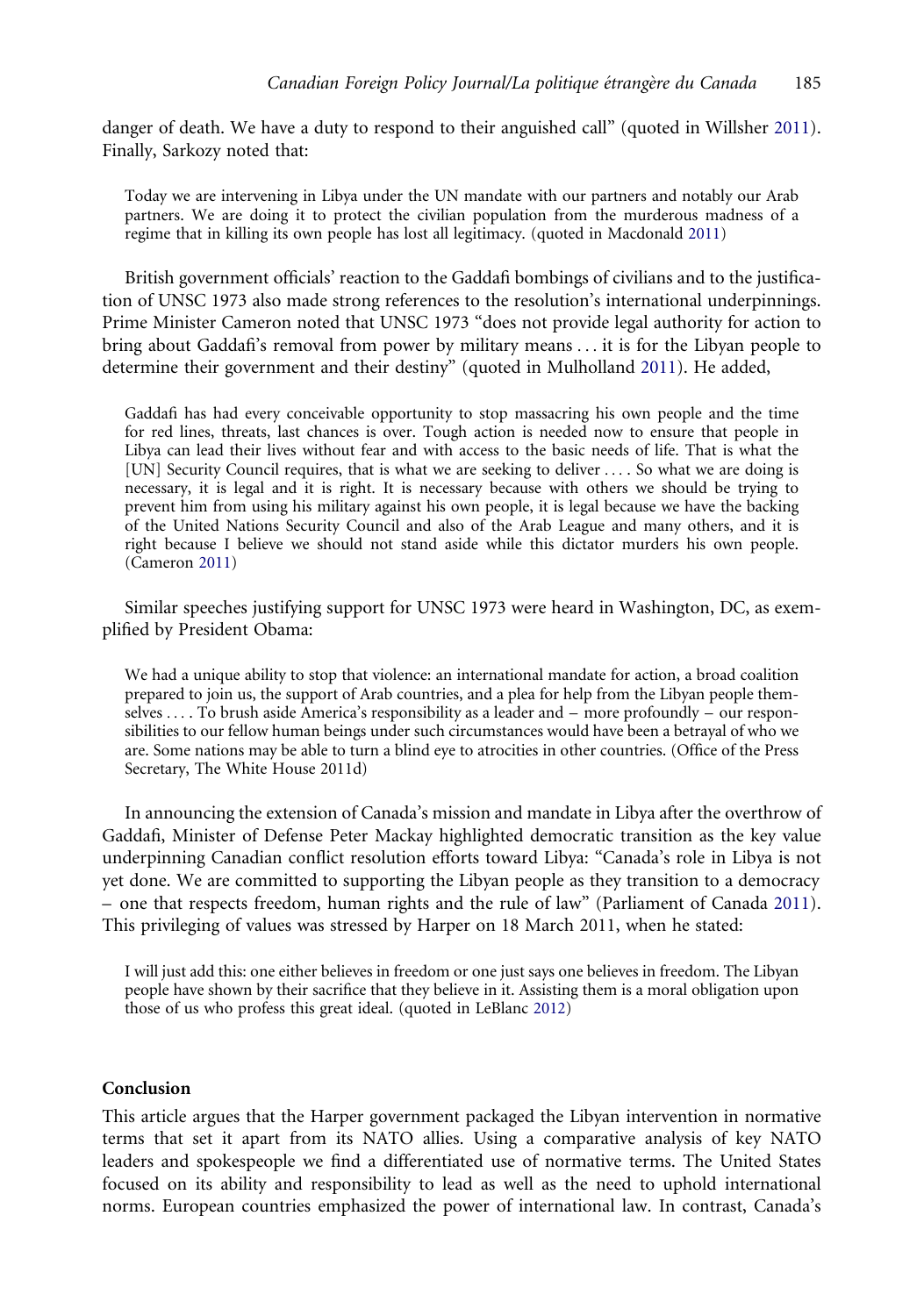<span id="page-10-0"></span>Harper government packaged, or attempted to "sell", the Libyan intervention on normatively oriented and value-based arguments in favor of democracy, freedom and human rights.

Canada's packaging of a normative-based message stands out compared to its NATO allies, but it also boosts the findings of some Canadian foreign policy scholars who find the Harper government has increasingly moved to value-driven declaratory arguments in its foreign policy. As noted at the outset of this paper, this is markedly different than the interest-based strategy that stood at the core of the foreign policy of the government of Prime Minister Stephen Harper when it came into office. Moreover, this shift in Canadian foreign policy cannot be understood simply as an effort to persuade Canadians at a rhetorical level about the need for military intervention overseas, particularly given the Harper government's repositioning of its engagement with R2P and, as Rashid (2013, p. 46) rightly observes, "the glaring omission of any Canadian voice for, or significant attempt at, preventative diplomacy and mediation through R2P".

The puzzle that rises out of the Libyan case, however, is its generic yet unique quality. In terms of the intensity of argument, the arguments that were mobilized in the push towards military intervention by NATO appear to be compelling as an overall guide to Canadian foreign policy: a formative Harper doctrine that

no one [should] ever question whether Canada is prepared to stay the course in defence of what is right. For we believe that in a world where people look for hope and cry out for freedom, those who talk the talk of human rights must from time to time be prepared to likewise walk the walk. (quoted in The Canadian Press [2011](#page-11-0)).

Yet, from another point of view, the Libyan case could represent a revival of another component of Canadian foreign policy from an earlier (Liberal) era – a move back to the use of a normative approach on selective issues, particularly those deemed to be highly important to elements of Canadian society and for displaying the Canadian brand for the world to see (Axworthy 1992, Cooper [1995\)](#page-11-0). If so, Canadian foreign policy will be marked by a strong sense of duality: a value orientation on significant but niche-specific cases, with an interestbased orientation maintaining a hold on issues that can be considered Canada's main game in international affairs.

## References

- Axworthy L., 1992. Canadian foreign policy: a liberal party perspective, Canadian Foreign Policy, 1 (1), 7 –15. BBC Staff, 2011. UN backs action against Gaddafi [online]. BBC, 18 March. sec. Africa. Available from: <http://www.bbc.co.uk/news/world-africa-12781009> [Accessed 9 September 2014].
- Boreham, K., 2011. Libya and R2P: the limits of responsibility [online]. East Asia Forum, 31 March 31. Available from: <http://www.eastasiaforum.org/2011/03/31/libya-and-r2p-the-limits-of-responsibility/> [Accessed 9 September 2014].
- Boucher, J.-C., 2009. Selling Afghanistan: a discourse analysis of Canada's military intervention, 2001–08. International Journal, 64 (3), 717 –733.
- Boucher, J.-C., 2013. The responsibility to think clearly about interests: Stephen Harper's realist internationalism, 2006–2011. In: H.A. Smith and C. Turenne-Sjolander, eds. Canada in the world: internationalism in Canadian foreign policy, Don Mills, ON: Oxford University Press, 53 –70.
- Bureau of Public Affairs, Department Of State, 2011. Key US Accomplishments at the UN Human Rights Council, 30 March. Available from: <http://www.state.gov/r/pa/prs/ps/2011/03/159343.htm>
- Burney, D., 2005. Foreign policy: more coherence, less pretence. Simon Reisman Lecture in International Trade Policy. Carleton University, Ottawa, ON, 14 March.
- Cameron, D., 2011. David Cameron: "Libya action is necessary, legal and right" [online]. Telegraph.co.uk. London, 20 March, sec. Worldnews. Available from: [http://www.telegraph.co.uk/news/worldnews/](http://www.telegraph.co.uk/news/worldnews/africaandindianocean/libya/8393478/David-Cameron-Libya-action-is-necessary-legal-and-right.html) [africaandindianocean/libya/8393478/David-Cameron-Libya-action-is-necessary-legal-and-right.html](http://www.telegraph.co.uk/news/worldnews/africaandindianocean/libya/8393478/David-Cameron-Libya-action-is-necessary-legal-and-right.html) [Accessed 9 September 2014].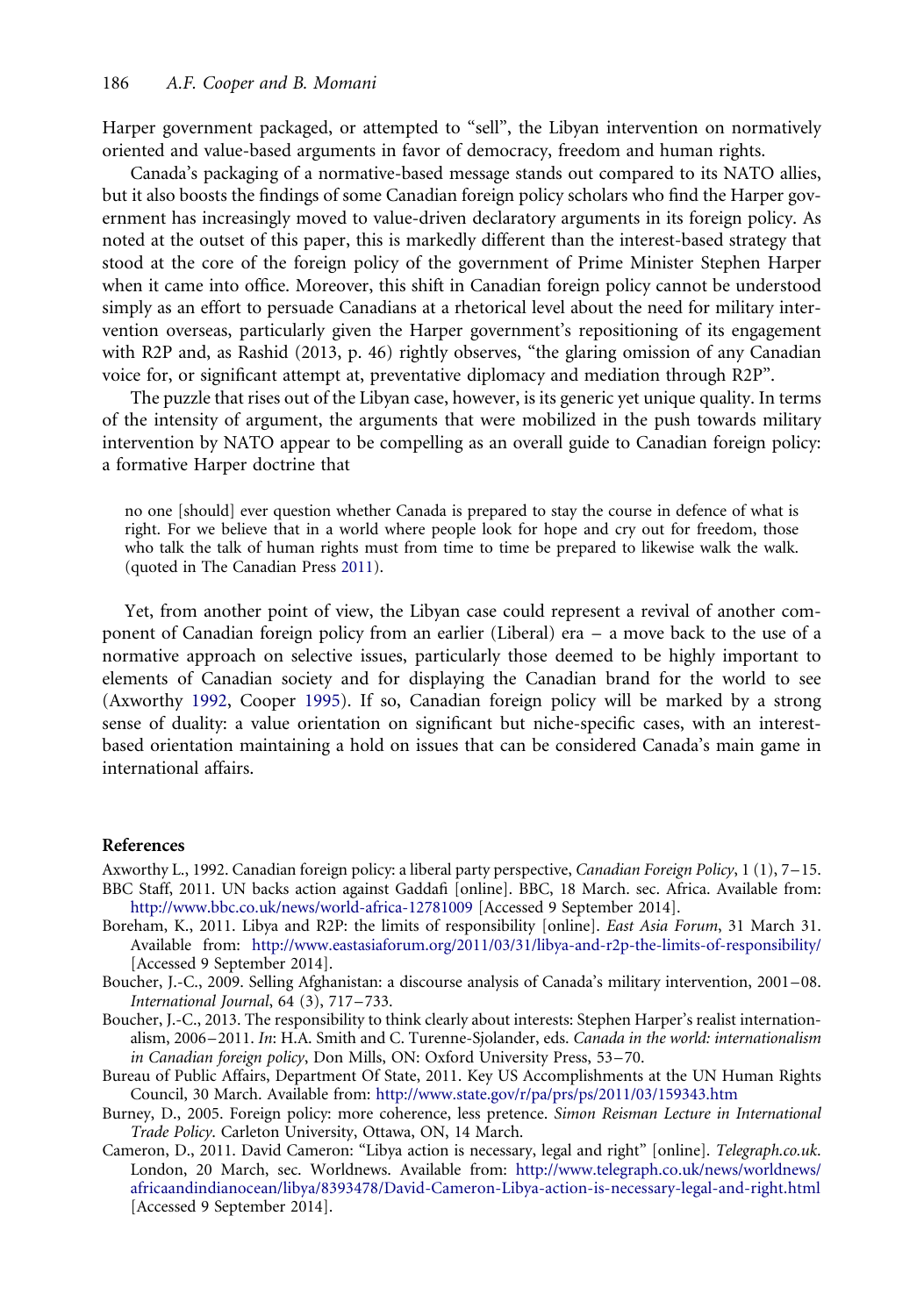- <span id="page-11-0"></span>The Canadian Press, 2011. Harper hails Libya mission as "great military success" [online]. The Globe and Mail, 24 November, sec. Politics. Available from: [http://www.theglobeandmail.com/news/politics/](http://www.theglobeandmail.com/news/politics/harper-hails-libya-mission-as-great-military-success/article4106634/) [harper-hails-libya-mission-as-great-military-success/article4106634/](http://www.theglobeandmail.com/news/politics/harper-hails-libya-mission-as-great-military-success/article4106634/) [Accessed 9 September 2014].
- Cannon, L., 2011a. Canada applauds suspension of Libya from UN Human Rights Council [online]. Foreign Affairs and International Trade Canada, 1 March. Available from: [http://www.international.gc.ca/media/](http://www.international.gc.ca/media/aff/news-communiques/2011/087.aspx?lang=eng&view=d) [aff/news-communiques/2011/087.aspx?lang=eng&view=d](http://www.international.gc.ca/media/aff/news-communiques/2011/087.aspx?lang=eng&view=d) [Accessed 9 September 2014].
- Cannon, L., 2011b. Minister Cannon to speak to UN Human Rights Council and Conference on Disarmament [online]. Foreign Affairs and International Trade Canada, 26 February. Available from: <http://www.international.gc.ca/media/aff/news-communiques/2011/086.aspx?lang=eng&view=d> [Accessed 9 September 2014].
- CBC News, n.d., Libyan crackdowns "outrageous": PM [online]. CBC News. Available from: [http://www.](http://www.cbc.ca/news/canada/story/2011/02/21/libya-canada-react.html) [cbc.ca/news/canada/story/2011/02/21/libya-canada-react.html](http://www.cbc.ca/news/canada/story/2011/02/21/libya-canada-react.html) [Accessed 9 September 2014].
- Chai, C., n.d. Harper "vigorously condemns" violence in Libya [online]. Global News. Available from: [http://](http://www.canada.com/news/Harper+vigorously+condemns+violence+Libya/4319868/story.html) [www.canada.com/news/Harper+vigorously+condemns+violence+Libya/4319868/story.html](http://www.canada.com/news/Harper+vigorously+condemns+violence+Libya/4319868/story.html)
- Chapnick A., 2011–2012. A diplomatic counter-revolution: Conservative foreign policy 2006–2011, International Journal, 67 (1:Winter), 137 –154.
- Cooper A.F., 1995. In search of niches: saying "yes" and saying "no" in Canada's international relations, Canadian Foreign Policy,  $3(3)$ ,  $1-13$ .
- Embassy of France in Washington, 2011. Libya remarks to the press by Gérard Araud, France's Permanent Representative to the United Nations [online]. UN/Libya/sanctions, 25 February. Available from: [http://](http://www.ambafrance-us.org/spip.php?article2192) [www.ambafrance-us.org/spip.php?article2192](http://www.ambafrance-us.org/spip.php?article2192) [Accessed 9 September 2014].
- Erlanger, S., 2011. Action on Libya, driven by France and Britain, shows rare European resolve [online]. The New York Times, 18 March, sec. World/Africa. Available from: [http://www.nytimes.com/2011/03/19/](http://www.nytimes.com/2011/03/19/world/africa/19europe.html) [world/africa/19europe.html](http://www.nytimes.com/2011/03/19/world/africa/19europe.html) [Accessed 9 September 2014].
- Federal Foreign Office, 2011. Federal Foreign Office funds emergency medical aid for the victims of violence in Libya [online]. Auswärtiges Amt – Information Service, 25 February. Available from: [http://www.](http://www.auswaertiges-amt.de/EN/Infoservice/Presse/Meldungen/2011/110225-HH_Libyen.html) [auswaertiges-amt.de/EN/Infoservice/Presse/Meldungen/2011/110225-HH\\_Libyen.html](http://www.auswaertiges-amt.de/EN/Infoservice/Presse/Meldungen/2011/110225-HH_Libyen.html) [Accessed 9 September 2014].
- Foreign and Commonwealth Office, 2011. UK at the UN Human Rights Council on Libya: "we are and will continue to take action" [online]. News. Available from: [https://www.gov.uk/government/news/uk-at-the](https://www.gov.uk/government/news/uk-at-the-un-human-rights-council-on-libya-we-are-and-will-continue-to-take-action)[un-human-rights-council-on-libya-we-are-and-will-continue-to-take-action](https://www.gov.uk/government/news/uk-at-the-un-human-rights-council-on-libya-we-are-and-will-continue-to-take-action) [Accessed 9 September 2014].
- Galloway, G., n.d. Ottawa condemns Gaddafi, plans evacuation [online]. Globe and Mail. Available from: [http://www.theglobeandmail.com/news/politics/ottawa-notebook/ottawa-condemns-Gaddafi-plans](http://www.theglobeandmail.com/news/politics/ottawa-notebook/ottawa-condemns-Gaddafi-plans-evacuation/article611947/)[evacuation/article611947/](http://www.theglobeandmail.com/news/politics/ottawa-notebook/ottawa-condemns-Gaddafi-plans-evacuation/article611947/) [Accessed 9 September 2014].
- Gotlieb, A., 2004. Romanticism and realism in Canada's foreign policy. C.D. Howe Institute Benefactors Lecture. Toronto, ON, 3 November.
- Government of Canada, Foreign Affairs and International Trade Canada, 2011. Canada News Centre Statement by Minister Cannon on situation of civil unrest in Libya [online]. News Releases, 21 February. Available from: [http://news.gc.ca/web/article-eng.do?crtr.sj1D=&crtr.mnthndVl=3&mthd=](http://news.gc.ca/web/article-eng.do?crtr.sj1D=&crtr.mnthndVl=3&mthd=advSrch&crtr.dpt1D=&nid=590039&crtr.lc1D=&crtr.tp1D=&crtr.yrStrtVl=2011&crtr.kw=Libya&crtr.dyStrtVl=11&crtr.aud1D=&crtr.mnthStrtVl=2&crtr.page=3&crtr.yrndVl=2011&crtr.dyndVl=1) [advSrch&crtr.dpt1D=&nid=590039&crtr.lc1D=&crtr.tp1D=&crtr.yrStrtVl=2011&crtr.kw=Libya&](http://news.gc.ca/web/article-eng.do?crtr.sj1D=&crtr.mnthndVl=3&mthd=advSrch&crtr.dpt1D=&nid=590039&crtr.lc1D=&crtr.tp1D=&crtr.yrStrtVl=2011&crtr.kw=Libya&crtr.dyStrtVl=11&crtr.aud1D=&crtr.mnthStrtVl=2&crtr.page=3&crtr.yrndVl=2011&crtr.dyndVl=1) [crtr.dyStrtVl=11&crtr.aud1D=&crtr.mnthStrtVl=2&crtr.page=3&crtr.yrndVl=2011&crtr.dyndVl=1](http://news.gc.ca/web/article-eng.do?crtr.sj1D=&crtr.mnthndVl=3&mthd=advSrch&crtr.dpt1D=&nid=590039&crtr.lc1D=&crtr.tp1D=&crtr.yrStrtVl=2011&crtr.kw=Libya&crtr.dyStrtVl=11&crtr.aud1D=&crtr.mnthStrtVl=2&crtr.page=3&crtr.yrndVl=2011&crtr.dyndVl=1) [Accessed 9 September 2011].
- Government of Canada, Foreign Affairs, Trade and Development Canada, 2011. Canada Applauds Suspension of Libya from UN Human Rights Council. No. 87, 1 March. Available from: [http://www.](http://www.international.gc.ca/media/aff/news-communiques/2011/087.aspx?lang=eng) [international.gc.ca/media/aff/news-communiques/2011/087.aspx?lang=eng](http://www.international.gc.ca/media/aff/news-communiques/2011/087.aspx?lang=eng)
- Government of Canada, Prime Minister's Office, 2011. Canada News Centre Prime Minister Harper speaks with Prime Minister Cameron [online]. News Releases, 24 February. Available from: [http://www.pm.gc.ca/](http://www.pm.gc.ca/eng/news/2011/02/24/prime-minister-harper-speaks-prime-minister-cameron) [eng/news/2011/02/24/prime-minister-harper-speaks-prime-minister-cameron](http://www.pm.gc.ca/eng/news/2011/02/24/prime-minister-harper-speaks-prime-minister-cameron)
- Gov.UK, 2011. We are and will continue to take action. Foreign  $\&$  Commonwealth Office UK at the UN Human Rights Council on Libya, 25 February.
- Granatstein, J.L., 2003. The importance of being less earnest. C.D. Howe Institute Benefactors Lecture. Toronto, ON, 21 October.
- Granatstein, J.L., 2012. Harper's foreign policies have made Canada a world player [online]. National Post, 30 January. Online edition, sec. Full Comment. Available from: [http://fullcomment.nationalpost.com/](http://fullcomment.nationalpost.com/2012/01/30/jack-granatstein-harpers-foreign-policies-have-made-canada-a-world-player/) [2012/01/30/jack-granatstein-harpers-foreign-policies-have-made-canada-a-world-player/](http://fullcomment.nationalpost.com/2012/01/30/jack-granatstein-harpers-foreign-policies-have-made-canada-a-world-player/) [Accessed 9 September 2011].
- Kirton, J.J., 2013. G20 Goverance for a Globalized World. Farnham, Surrey: Ashgate.